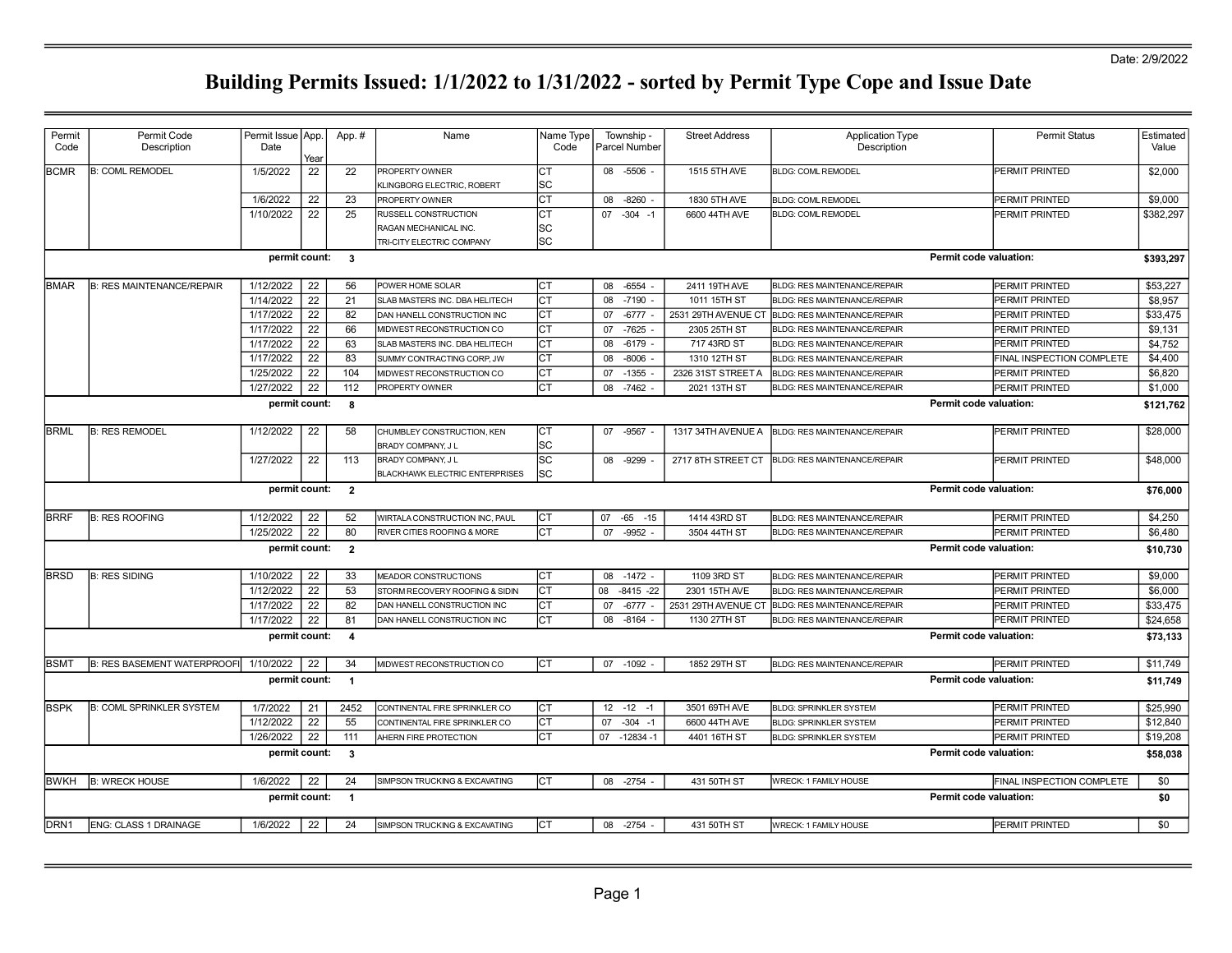## Date: 2/9/2022

|      |                    | Date          |      |                |                                             | Name Type<br>Code |           | Township -<br>Parcel Number | <b>Street Address</b> | <b>Application Type</b><br>Description                   | <b>Permit Status</b>      | Estimated<br>Value |
|------|--------------------|---------------|------|----------------|---------------------------------------------|-------------------|-----------|-----------------------------|-----------------------|----------------------------------------------------------|---------------------------|--------------------|
|      |                    | permit count: | Year | $\overline{1}$ |                                             |                   |           |                             |                       | Permit code valuation:                                   |                           | \$0                |
| lEC. | E: COML ELECTRICAL | 1/13/2022     | 22   | 61             | L & L ELECTRIC INC                          | ICT               |           | 08 -5739 -                  | 1404 6TH AVE          | ELEC: REPAIR                                             | <b>PERMIT PRINTED</b>     | \$0                |
|      |                    | 1/25/2022     | 22   | 22             | PROPERTY OWNER                              | Iст               |           | 08 -5506                    | 1515 5TH AVE          | <b>BLDG: COML REMODEL</b>                                | FINAL INSPECTION COMPLETE | \$2,000            |
|      |                    |               |      |                | KLINGBORG ELECTRIC, ROBERT                  | SC                |           |                             |                       |                                                          |                           |                    |
|      |                    | 1/26/2022     | 22   | 110            | POINT ELECTRIC                              | Iст               |           | 07 -12879 -1                | 4101 44TH AVE         | ELEC: REMODEL                                            | PERMIT PRINTED            | \$0                |
|      |                    | permit count: |      | $\mathbf{3}$   |                                             |                   |           |                             |                       | Permit code valuation:                                   |                           | \$2,000            |
| ler  | E: RES ELECTRICAL  | 1/5/2022      | 22   | 2              | ELECTRIC DOCTOR SERVICE LLC                 | Iст               |           | 07 -11600 -                 | 3515 36TH ST          | ELEC: SERVICE                                            | PERMIT PRINTED            | \$0                |
|      |                    | 1/5/2022      | 21   | 842            | PROPERTY OWNER                              | Іст               | 07        | $-8213$ -                   | 5322 28TH AVE         | <b>BLDG: RES MAINTENANCE/REPAIR</b>                      | PERMIT PRINTED            | \$25,000           |
|      |                    |               |      |                | TRI-CITY ELECTRIC COMPANY                   | lsc               |           |                             |                       |                                                          |                           |                    |
|      |                    | 1/5/2022      | 22   | $\overline{1}$ | ELECTRIC DOCTOR SERVICE LLC                 | Іст               |           | 08 -3805                    | 2805 8TH AVE          | ELEC: SERVICE                                            | PERMIT PRINTED            | \$0                |
|      |                    | 1/6/2022      | 21   | 2332           | TIMBER STONE INC.                           | Iст               |           | 07 -13038                   | 920 34TH AVE          | <b>BLDG: RES REMODEL</b>                                 | PERMIT PRINTED            | \$150,000          |
|      |                    |               |      |                | BRADY COMPANY, J L                          | SC                |           |                             |                       |                                                          |                           |                    |
|      |                    |               |      |                | AERO PLUMBING AND HEATING                   | lsc               |           |                             |                       |                                                          |                           |                    |
|      |                    |               |      |                | <b>BLACKHAWK ELECTRIC ENTERPRISES</b>       | <b>SC</b>         |           |                             |                       |                                                          |                           |                    |
|      |                    | 1/13/2022     | 21   | 2249           | <b>DAVE PROCHASKA CONST.</b>                | Іст               |           | 07 -14784 -                 | 7323 35TH AVE         | BLDG:RES/NEW, SINGLE FAMILY ATTD (TOWNHOUSE)             | PERMIT PRINTED            | \$270,000          |
|      |                    |               |      |                | WATSON PLUMBING AND MECHANICAL              | lsc               |           |                             |                       |                                                          |                           |                    |
|      |                    |               |      |                | ELITE ELECTRIC                              | lsc               |           |                             |                       |                                                          |                           |                    |
|      |                    | 1/25/2022     | 22   | 108            | LAKEWOOD ELECTRIC AND GENERATO              | Iст               |           | 08 -220 -18                 | 607 33RD AVE          | ELEC: SERVICE                                            | PERMIT PRINTED            | \$0                |
|      |                    | 1/26/2022     | 21   | $\overline{4}$ | HAZELWOOD HOMES INC                         | IСТ               |           | 07 -14787 -                 |                       | 3407 74TH STREET CT BLDG:RES/NEW, SINGLE FAMILY DETACHED | PERMIT PRINTED            | \$347,400          |
|      |                    |               |      |                | VANOPDORP ELECTRIC INC.                     | SC                |           |                             |                       |                                                          |                           |                    |
|      |                    |               |      |                | <b>DEMARLIE MAINTENANCE</b>                 | lsc               |           |                             |                       |                                                          |                           |                    |
|      |                    |               |      |                | <b>SCHEBLER COMPANY</b>                     | lsc               |           |                             |                       |                                                          |                           |                    |
|      |                    | 1/28/2022     | 22   | 126            | ELECTRIC DOCTOR SERVICE LLC                 | Iст               |           | 08 -999999-                 | 210 43RD ST           | ELEC: SERVICE                                            | PERMIT PRINTED            | \$0                |
|      |                    | permit count: |      | 8              |                                             |                   |           |                             |                       | Permit code valuation:                                   |                           | \$792,400          |
| lMC. | M: COML MECHANICAL | 1/5/2022      | 22   | 20             | BRADY COMPANY, J L                          | Iст               |           | 08 -7210 -                  | 2201 7TH AVE          | HTG: BOILER/FURNACE, REPLACE                             | PERMIT PRINTED            | \$526,469          |
|      |                    | 1/12/2022     | 22   | 51             | SCHEBLER COMPANY                            | Іст               | 07        | $-8593$                     | 2212 37TH ST          | HTG: OTHER, INSTALL/REPLACE                              | PERMIT PRINTED            | \$1,400            |
|      |                    | 1/12/2022     | 21   | 1372           | PROPERTY OWNER                              | Iст               |           | 08 -5499                    | 1601 5TH AVE          | <b>BLDG: COML REMODEL</b>                                | PERMIT PRINTED            | \$500,000          |
|      |                    |               |      |                | <b>DEMARLIE MAINTENANCE</b>                 | SC                |           |                             |                       |                                                          |                           |                    |
|      |                    |               |      |                | <b>BITLER HEATING</b>                       | lsc               |           |                             |                       |                                                          |                           |                    |
|      |                    |               |      |                | <b>BITLER HEATING</b>                       | Iст               |           |                             |                       |                                                          |                           |                    |
|      |                    | 1/12/2022     | 22   | 37             | <b>BITLER HEATING</b>                       | Iст               |           | 08 -5499                    | 1603 5TH AVE          | HTG: FURNACE/AC, NEW                                     | PERMIT PRINTED            | \$13,500           |
|      |                    | 1/17/2022     | 22   | 78             | TOTAL MAINTENANCE INC                       | Іст               |           | 08 -9177                    | 2001 1ST STREET A     | HTG: ROOFTOP UNIT, REPLACE                               | PERMIT PRINTED            | \$9,546            |
|      |                    | 1/19/2022     | 22   | 92             | PETERSEN PLUMBING & HEATING CO              | Іст               |           | 08 -6854                    | 2503 16TH ST          | HTG: BOILER/FURNACE, REPLACE                             | PERMIT PRINTED            | \$15,000           |
|      |                    | permit count: |      | 6              |                                             |                   |           |                             |                       | Permit code valuation:                                   |                           | \$1,065,91         |
| MR.  | M: RES MECHANICAL  | 1/5/2022      | 22   | 11             | DOUG'S HEATING & AIR COND                   | Iст               |           | 07 -10334 -                 | 3523 38TH ST          | HTG: OTHER, INSTALL/REPLACE                              | PERMIT PRINTED            | \$6,500            |
|      |                    | 1/5/2022      | 22   | 9              | BRADY COMPANY, J L                          | Iст               | 07 -14238 |                             | 1818 56TH STREET CT   | HTG: BOILER/FURNACE, REPLACE                             | PERMIT PRINTED            | \$3,000            |
|      |                    | 1/5/2022      | 22   | 5              | KALE HEATING & AC                           | Іст               | 07        | $-821 -$                    | 5221 11TH AVENUE C    | HTG: FURNACE/AC, REPLACE                                 | PERMIT PRINTED            | \$7,675            |
|      |                    | 1/5/2022      | 22   | $\overline{7}$ | A1 MORRIS HEATING AND COOLING               | Iст               | 07        | $-8231$                     | 2004 44TH ST          | HTG: BOILER/FURNACE, REPLACE                             | PERMIT PRINTED            | \$3,450            |
|      |                    | 1/5/2022      | 22   | 8              | BRADY COMPANY, J L                          | Iст               | 07        | $-8525$                     | 1608 40TH STREET CT   | HTG: BOILER/FURNACE, REPLACE                             | PERMIT PRINTED            | \$3,000            |
|      |                    | 1/5/2022      | 22   | 10             | FREED HEATING & AC                          | Iст               | 08        | $-1875$                     | 1407 18TH AVE         | HTG: BOILER/FURNACE, REPLACE                             | PERMIT PRINTED            | \$2,935            |
|      |                    | 1/5/2022      | 21   | 1659           | BLAZE RESTORATION INC<br>BRADY COMPANY, J L | Iст<br> SC        | 08        | $-3212$ -                   | 212 17TH AVE          | <b>BLDG: RES REMODEL</b>                                 | PERMIT PRINTED            | \$0                |
|      |                    | 1/5/2022      | 22   | 6              | TOTAL MAINTENANCE INC                       | Іст               |           | 08 -3507 -                  | 2414 12TH ST          | HTG: BOILER/FURNACE, REPLACE                             | <b>PERMIT PRINTED</b>     | \$5,689            |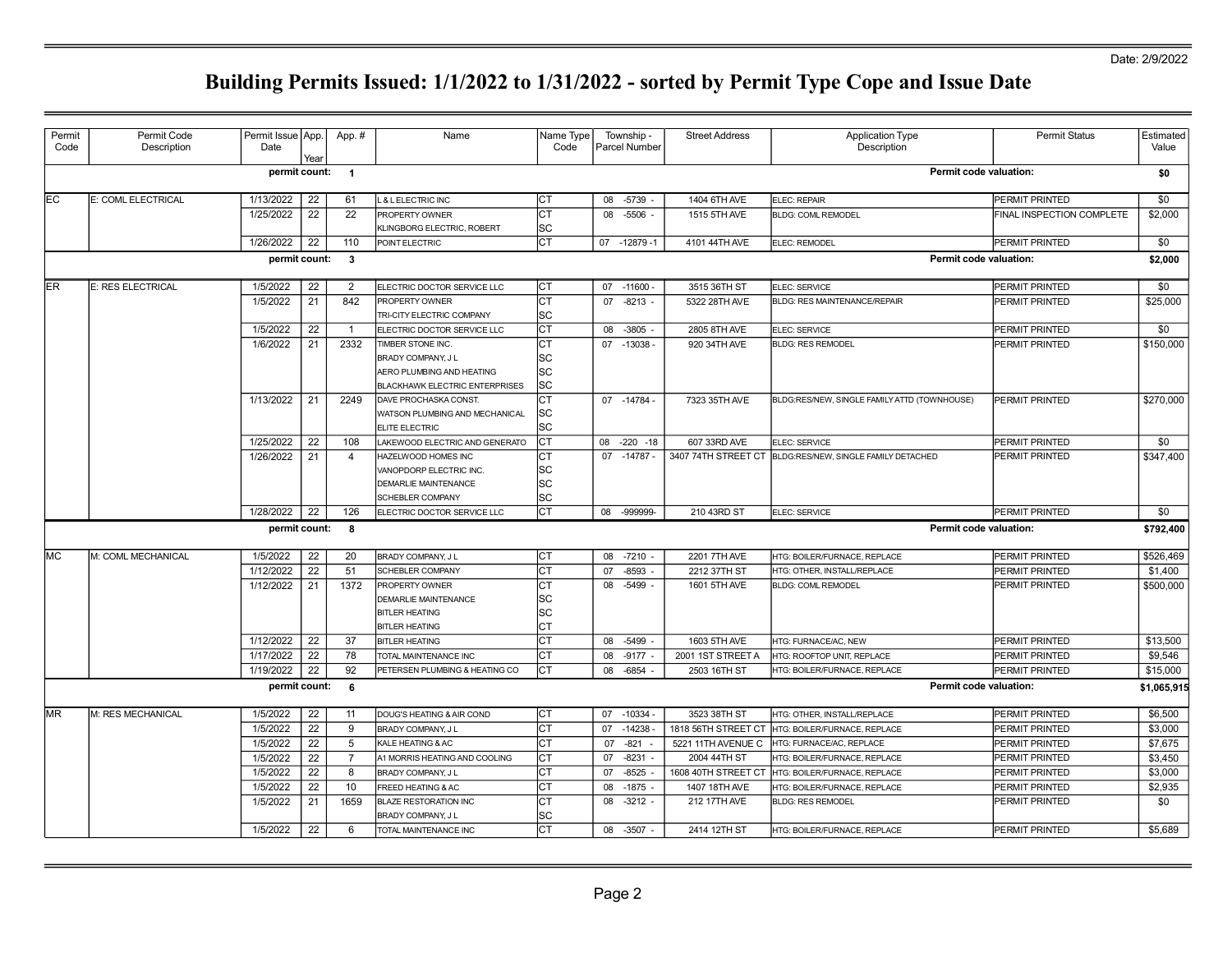| Permit | Permit Code       | Permit Issue   App. |      | App.# | Name                              | Name Type | Township -           | <b>Street Address</b> | <b>Application Type</b>        | <b>Permit Status</b>   | Estimated |
|--------|-------------------|---------------------|------|-------|-----------------------------------|-----------|----------------------|-----------------------|--------------------------------|------------------------|-----------|
| Code   | Description       | Date                | Year |       |                                   | Code      | <b>Parcel Number</b> |                       | Description                    |                        | Value     |
| IMR    | M: RES MECHANICAL | 1/11/2022           | 22   | 35    | <b>BITLER HEATING</b>             | СT        | 08 -1230 -           | 1520 10TH AVE         | <b>HTG: GAS PIPING</b>         | PERMIT PRINTED         | \$250     |
|        |                   | 1/12/2022           | 22   | 45    | FREED HEATING & AC                | CT        | 07 -11535 -          | 1829 47TH STREET CT   | HTG: BOILER/FURNACE, REPLACE   | PERMIT PRINTED         | \$3,500   |
|        |                   | 1/12/2022           | 22   | 50    | SCHEBLER COMPANY                  | CT        | $-1223 - 3$<br>07    | 1921 GLENWOOD DR      | HTG: BOILER/FURNACE, REPLACE   | PERMIT PRINTED         | \$10,000  |
|        |                   | 1/12/2022           | 22   | 43    | BRADY COMPANY, J L                | CТ        | $-211 - 4$<br>07     | 4211 34TH AVE         | HTG: BOILER/FURNACE, REPLACE   | PERMIT PRINTED         | \$3,000   |
|        |                   | 1/12/2022           | 22   | 47    | JMRS HEATING AND COOLING          | СT        | $-6823 -$<br>07      | 2533 31ST AVENUE CT   | HTG: BOILER/FURNACE, REPLACE   | PERMIT PRINTED         | \$2,005   |
|        |                   | 1/12/2022           | 22   | 46    | FREED HEATING & AC                | CT        | 08<br>$-1701 -$      | 1141 24TH ST          | HTG: BOILER/FURNACE, REPLACE   | PERMIT PRINTED         | \$3,200   |
|        |                   | 1/12/2022           | 22   | 48    | BRADY COMPANY, J L                | СT        | 08<br>$-3271 -$      | 1901 25TH ST          | HTG: BOILER/FURNACE, REPLACE   | PERMIT PRINTED         | \$1,900   |
|        |                   | 1/12/2022           | 22   | 49    | O'DELLS HEATING AND AC            | CТ        | 08<br>$-6164 - 14$   | 425 27TH AVE          | HTG: BOILER/FURNACE, REPLACE   | PERMIT PRINTED         | \$2,730   |
|        |                   | 1/12/2022           | 22   | 44    | FREED HEATING & AC                | СT        | 08<br>$-776$         | 1194 22ND ST          | HTG: BOILER/FURNACE, REPLACE   | PERMIT PRINTED         | \$3,600   |
|        |                   | 1/13/2022           | 22   | 60    | HOMETOWN PLUMBING AND HEATING     | CT        | $-5718 - 10$<br>08   | 1329 27TH AVE         | HTG: BOILER/FURNACE, REPLACE   | PERMIT PRINTED         | \$4,000   |
|        |                   | 1/17/2022           | 22   | 69    | BRADY COMPANY, J L                | CT        | 07<br>$-11213 -$     | 4915 52ND AVE         | HTG: BOILER/FURNACE, REPLACE   | PERMIT PRINTED         | \$4,000   |
|        |                   | 1/17/2022           | 22   | 76    | DOUG'S HEATING & AIR COND         | СT        | $-12960$<br>07       | 1509 37TH ST          | HTG: FURNACE/AC, REPLACE       | PERMIT PRINTED         | \$95      |
|        |                   | 1/17/2022           | 22   | 72    | BRADY COMPANY, J L                | СT        | $-14426$<br>07       | 1805 27TH AVENUE PL   | HTG: BOILER/FURNACE, REPLACE   | PERMIT PRINTED         | \$3,000   |
|        |                   | 1/17/2022           | 22   | 75    | DOUG'S HEATING & AIR COND         | СT        | 07<br>$-695$         | 5111 11TH AVENUE A    | HTG: BOILER/FURNACE, REPLACE   | PERMIT PRINTED         | \$5,500   |
|        |                   | 1/17/2022           | 22   | 79    | DOUG'S HEATING & AIR COND         | CТ        | 07<br>-982           | 2630 45TH ST          | HTG: BOILER/FURNACE, REPLACE   | PERMIT PRINTED         | \$5,500   |
|        |                   | 1/17/2022           | 22   | 71    | BRADY COMPANY, J L                | СT        | 08<br>$-171 -$       | 730 24TH AVENUE CT    | HTG: BOILER/FURNACE, REPLACE   | PERMIT PRINTED         | \$3,000   |
|        |                   | 1/17/2022           | 22   | 77    | DOUG'S HEATING & AIR COND         | СT        | 08<br>-173           | 850 23RD AVE          | HTG: BOILER/FURNACE, REPLACE   | PERMIT PRINTED         | \$5,600   |
|        |                   | 1/17/2022           | 22   | 73    | DOUG'S HEATING & AIR COND         | СT        | 08<br>$-2724 -$      | 418 50TH ST           | HTG: BOILER/FURNACE, REPLACE   | PERMIT PRINTED         | \$4,500   |
|        |                   | 1/17/2022           | 22   | 70    | BRADY COMPANY, J L                | СT        | 08<br>$-7277 -$      | 5446 3RD AVE          | HTG: BOILER/FURNACE, REPLACE   | PERMIT PRINTED         | \$2,800   |
|        |                   | 1/17/2022           | 22   | 74    | DOUG'S HEATING & AIR COND         | СT        | $-7484 -$<br>08      | 1315 24TH AVE         | HTG: BOILER/FURNACE, REPLACE   | PERMIT PRINTED         | \$5,400   |
|        |                   | 1/17/2022           | 22   | 68    | FREED HEATING & AC                | CТ        | 08<br>$-8596 - 20$   | 3729 11TH AVE         | HTG: BOILER/FURNACE, REPLACE   | PERMIT PRINTED         | \$2.950   |
|        |                   | 1/19/2022           | 22   | 91    | PETERSEN PLUMBING & HEATING CO    | СT        | 07<br>$-11791 -$     | 4603 12TH AVE         | HTG: BOILER/FURNACE, REPLACE   | PERMIT PRINTED         | \$16,100  |
|        |                   | 1/19/2022           | 22   | 87    | SAMMM COMFORT INC                 | CT        | $-910 - 1$<br>07     | 4212 17TH AVE         | HTG: BOILER/FURNACE, REPLACE   | PERMIT PRINTED         | \$7,300   |
|        |                   | 1/19/2022           | 22   | 86    | O'DELLS HEATING AND AC            | CT        | $-5075 -$<br>08      | 712 25TH AVENUE CT    | HTG: FURNACE/AC, REPLACE       | PERMIT PRINTED         | \$16,800  |
|        |                   | 1/19/2022           | 22   | 88    | PRECISION AIR HTG & AC INC        | CТ        | $-9418 -$<br>08      | 1002 2ND STREET CT    | HTG: GEOTHERMAL, REPLACE       | PERMIT PRINTED         | \$13,987  |
|        |                   | 1/24/2022           | 22   | 101   | TOTAL MAINTENANCE INC             | СT        | 07<br>$-14389$       | 4961 41ST STREET CT   | HTG: FURNACE/AC, REPLACE       | PERMIT PRINTED         | \$7,256   |
|        |                   | 1/24/2022           | 22   | 97    | BRADY COMPANY, J L                | CТ        | $-14426$<br>07       | 1805 27TH AVENUE PL   | HTG: BOILER/FURNACE, REPLACE   | PERMIT PRINTED         | \$3,000   |
|        |                   | 1/24/2022           | 22   | 95    | O'DELLS HEATING AND AC            | СT        | 07 -1525             | 2549 34TH ST          | HTG: BOILER/FURNACE, REPLACE   | PERMIT PRINTED         | \$3,885   |
|        |                   | 1/24/2022           | 22   | 103   | NORTHWEST MECHANICAL INC          | CТ        | $-2242 -$<br>07      | 2424 27TH ST          | HTG: OTHER, INSTALL/REPLACE    | PERMIT PRINTED         | \$2,151   |
|        |                   | 1/24/2022           | 22   | 100   | TOTAL MAINTENANCE INC             | CT        | 08<br>$-254$         | 1512 28TH AVE         | HTG: FURNACE/AC, REPLACE       | PERMIT PRINTED         | \$10,706  |
|        |                   | 1/24/2022           | 22   | 98    | FAMILY HEATING & COOLING          | СT        | $-2905$<br>08        | 2418 5TH AVE          | HTG: BOILER/FURNACE, REPLACE   | PERMIT PRINTED         | \$3,225   |
|        |                   | 1/24/2022           | 22   | 99    | FAMILY HEATING & COOLING          | СT        | 08<br>$-5718 - 12$   | 1321 27TH AVE         | HTG: FURNACE/AC, REPLACE       | PERMIT PRINTED         | \$6,200   |
|        |                   | 1/24/2022           | 22   | 96    | HOMETOWN PLUMBING AND HEATING     | СT        | $-6676 -$<br>08      | 2952 11TH AVENUE C    | HTG: BOILER/FURNACE, REPLACE   | PERMIT PRINTED         | \$4,800   |
|        |                   | 1/27/2022           | 22   | 121   | BRADY COMPANY, J L                | СT        | 07<br>$-13032 - 8$   | 3856 26TH AVE         | HTG: FURNACE/AC, REPLACE       | PERMIT PRINTED         | \$4,000   |
|        |                   | 1/27/2022           | 22   | 125   | FREED HEATING & AC                | СT        | $-570 -$<br>07       | 1804 36TH ST          | HTG: BOILER/FURNACE, REPLACE   | PERMIT PRINTED         | \$3,600   |
|        |                   | 1/27/2022           | 22   | 120   | TOTAL MAINTENANCE INC             | СT        | $-227 -$<br>08       | 1619 27TH AVE         | HTG: FURNACE/AC, REPLACE       | PERMIT PRINTED         | \$7,797   |
|        |                   | 1/27/2022           | 22   | 122   | BRADY COMPANY, J L                | СT        | $-4897 - A$<br>08    | 1310 10TH ST          | HTG: BOILER/FURNACE, REPLACE   | PERMIT PRINTED         | \$3,000   |
|        |                   | 1/27/2022           | 22   | 124   | <b>GABRILSON HEATING &amp; AC</b> | CT        | 08<br>$-5011 -$      | 1506 16TH ST          | HTG: BOILER/FURNACE, REPLACE   | PERMIT PRINTED         | \$3,000   |
|        |                   | 1/27/2022           | 22   | 123   | FREED HEATING & AC                | СT        | 08<br>-6660          | 2908 11TH AVENUE B    | HTG: BOILER/FURNACE, REPLACE   | PERMIT PRINTED         | \$2,900   |
|        |                   | permit count:       |      | 47    |                                   |           |                      |                       |                                | Permit code valuation: | \$228,486 |
| lPC.   | P: COML PLUMBING  | 1/5/2022            | 22   | 15    | <b>CJ NOW</b>                     | СT        | 07 -10699 -          | 5020 47TH AVE         | PLBG: WATER SERVICE REPAIR     | PERMIT PRINTED         | \$1,000   |
|        |                   | 1/5/2022            | 22   | 19    | NORTHWEST MECHANICAL              | СT        | 07 -7761 -           | 3950 38TH AVE         | PLBG: INSTALLATION, COMMERCIAL | PERMIT PRINTED         | \$3,877   |
|        |                   | 1/10/2022           | 22   | 27    | CRAWFORD COMPANY                  | CТ        | $-12879 - 1$<br>07   | 4103 44TH AVE         | PLBG: INSTALLATION, COMMERCIAL | PERMIT PRINTED         | \$6,000   |
|        |                   | 1/12/2022           | 22   | 42    | TOTAL MAINTENANCE INC             | СT        | 07<br>$-10841 -$     | 3113 41ST ST          | PLBG: INSTALLATION, COMMERCIAL | PERMIT PRINTED         | \$6,875   |
|        |                   | 1/12/2022           | 22   | 25    | RUSSELL CONSTRUCTION              | CT        | $-304 - 1$<br>07     | 6600 44TH AVE         | <b>BLDG: COML REMODEL</b>      | PERMIT PRINTED         | \$382,297 |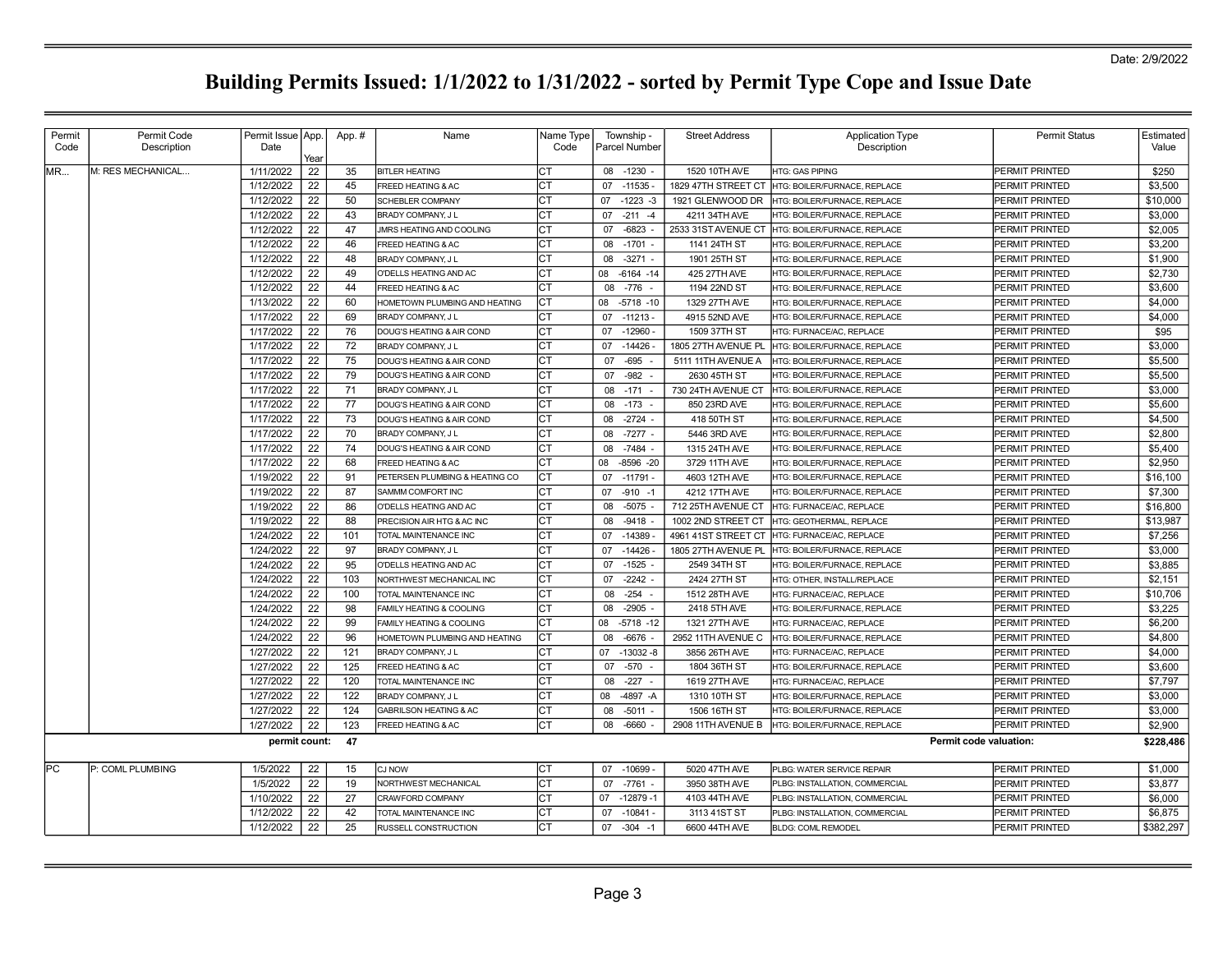| Permit           | Permit Code                   | Permit Issue   App. |      | App.#                   | Name                                                     | Name Type              | Township -           | <b>Street Address</b>                | <b>Application Type</b>                            | <b>Permit Status</b>   | Estimated  |
|------------------|-------------------------------|---------------------|------|-------------------------|----------------------------------------------------------|------------------------|----------------------|--------------------------------------|----------------------------------------------------|------------------------|------------|
| Code             | Description                   | Date                | Year |                         |                                                          | Code                   | Parcel Number        |                                      | Description                                        |                        | Value      |
| PC               | P: COML PLUMBING              | 1/12/2022.          | 22.  | 25                      | RAGAN MECHANICAL INC.<br>TRI-CITY ELECTRIC COMPANY       | <b>SC</b><br><b>SC</b> | $07 -304 -1$ .       | 6600 44TH AVE                        | BLDG: COML REMODEL                                 | PERMIT PRINTED         | \$382,297. |
|                  |                               | 1/24/2022           | 22   | 102                     | <b>TOTAL MAINTENANCE INC</b>                             | $\overline{C}$         | 08 -8704 -           | 1520 7TH ST                          | PLBG: INSTALLATION, COMMERCIAL                     | PERMIT PRINTED         | \$3,200    |
|                  |                               | permit count:       |      | 6                       |                                                          |                        |                      |                                      |                                                    | Permit code valuation: | \$403,249  |
| PCM <sub>6</sub> | P: COML GAS MTR RECONCT (6 M) | 1/18/2022           | 22   | 85                      | PETERSEN PLUMBING AND HEATING                            | lст                    | $-156$<br>08         | 2037 16TH ST                         | PLBG: GAS MTR RECONNECT AFTER 6 MONTHS             | PERMIT PRINTED         | \$500      |
|                  |                               | 1/24/2022           | 22   | 94                      | BRADY COMPANY, J L                                       | Iст                    | 08<br>$-8049$        | 1126 14TH AVE                        | PLBG: GAS MTR RECONNECT AFTER 6 MONTHS             | PERMIT PRINTED         | \$500      |
|                  |                               | 1/27/2022           | 22   | 119                     | TOTAL MAINTENANCE INC                                    | Iст                    | $-226 - 1$<br>07     | 3928 38TH AVE                        | PLBG: GAS MTR RECONNECT AFTER 6 MONTHS             | PERMIT PRINTED         | \$500      |
|                  |                               | permit count:       |      | $\overline{\mathbf{3}}$ |                                                          |                        |                      |                                      |                                                    | Permit code valuation: | \$1,500    |
| PCR <sub>6</sub> | P: RES GAS MTR RECONCT (6 MO) | 1/17/2022           | 22   | 67                      | BRADY COMPANY, J L                                       | Іст                    | 07 -2789 -2          | 3740 31ST ST                         | PLBG: GAS MTR RECONNECT AFTER 6 MONTHS             | PERMIT PRINTED         | \$500      |
|                  |                               | permit count:       |      | $\overline{1}$          |                                                          |                        |                      |                                      |                                                    | Permit code valuation: | \$500      |
| <b>PCX</b>       | P: COML EXCAVATION            | 1/10/2022           | 22   | 28                      | CRAWFORD COMPANY                                         | Iст                    | 07<br>$-12879 - 1$   | 4105 44TH AVE                        | PLBG: SEWER SERVICE REPLACEMENT                    | PERMIT PRINTED         | \$20,000   |
|                  |                               | 1/10/2022           | 22   | 29                      | CRAWFORD COMPANY                                         | lст                    | 07<br>$-12879 - 1$   | 4101 44TH AVE                        | PLBG: WATER SERVICE REPLACEMENT                    | PERMIT PRINTED         | \$15,000   |
|                  |                               | permit count:       |      | $\overline{2}$          |                                                          |                        |                      |                                      |                                                    | Permit code valuation: | \$35,000   |
| <b>PDR</b>       | P: RES DISCONNECT SWRWTR SV   | 1/5/2022            | 22   | 14                      | SUPERIOR PLUMBING                                        | Iст                    | 08 -2754             | 431 50TH ST                          | PLBG: DISCONNECT WATER & SEWER SERVICE             | PERMIT PRINTED         | \$2,500    |
|                  |                               | permit count:       |      | $\overline{1}$          |                                                          |                        |                      |                                      |                                                    | Permit code valuation: | \$2,500    |
| <b>PR</b>        | P: RES PLUMBING               | 1/5/2022            | 22   | 12                      | ELEMENT PLUMBING LLC                                     | Iст                    | $-1328$<br>07        | 2369 32ND ST                         | PLBG: INSTALLATION, RESIDENTIAL                    | PERMIT PRINTED         | \$500      |
|                  |                               | 1/5/2022            | 22   | 13                      | ELEMENT PLUMBING LLC                                     | Iст                    | 08<br>$-7031 - 1$    | 5104 5TH AVE                         | PLBG: INSTALLATION, RESIDENTIAL                    | PERMIT PRINTED         | \$500      |
|                  |                               | 1/6/2022            | 21   | 2570                    | STOJO OUTDOOR SERVICES INC<br>STOJO OUTDOOR SERVICES INC | IСТ<br><b>SC</b>       | $07 - 70 - B$        |                                      | 1205 35TH STREET DR BLDG: RES MAINTENANCE/REPAIR   | PERMIT PRINTED         | \$5,000    |
|                  |                               |                     |      |                         | <b>ERICKSON PLUMBING</b>                                 | lsc                    |                      |                                      |                                                    |                        |            |
|                  |                               | 1/6/2022            | 21   | 2442                    | RC CONSTRUCTION<br><b>DEMARLIE MAINTENANCE</b>           | lст<br><b>SC</b>       | 08 -7168 -2          | 1810 7TH ST                          | <b>BLDG: RES REMODEL</b>                           | PERMIT PRINTED         | \$60,000   |
|                  |                               | 1/12/2022           | 22   | 41                      | ELEMENT PLUMBING LLC                                     | Iст                    | 07 -5962             | 2245 35TH STREET CT                  | PLBG: INSTALLATION, RESIDENTIAL                    | PERMIT PRINTED         | \$1,000    |
|                  |                               | 1/12/2022           | 22   | 40                      | ELEMENT PLUMBING LLC                                     | Iст                    | $-8233$<br>07        | 4420 20TH AVE                        | PLBG: INSTALLATION, RESIDENTIAL                    | PERMIT PRINTED         | \$1,000    |
|                  |                               | 1/12/2022           | 22   | 39                      | <b>CRAWFORD COMPANY</b>                                  | Iст                    | 08<br>$-8065$        | 1144 13TH AVE                        | PLBG: INSTALLATION, RESIDENTIAL                    | PERMIT PRINTED         | \$500      |
|                  |                               | 1/17/2022           | 22   | 58                      | CHUMBLEY CONSTRUCTION, KEN<br>BRADY COMPANY, J L         | СT<br>lsc              | 07 - 9567 -          | 1317 34TH AVENUE A                   | BLDG: RES MAINTENANCE/REPAIR                       | PERMIT PRINTED         | \$28,000   |
|                  |                               | 1/19/2022           | 22   | 90                      | AERO PLUMBING AND HEATING                                | СT                     | 07 -13038            | 920 34TH AVE                         | PLBG: INSTALLATION, RESIDENTIAL                    | PERMIT PRINTED         | \$5,000    |
|                  |                               | 1/19/2022           | 22   | 89                      | AERO PLUMBING AND HEATING                                | $\overline{C}$         | 08<br>-9299          |                                      | 2717 8TH STREET CT PLBG: INSTALLATION, RESIDENTIAL | PERMIT PRINTED         | \$4,000    |
|                  |                               | permit count:       |      | 10                      |                                                          |                        |                      |                                      |                                                    | Permit code valuation: | \$105,500  |
| <b>PRRZ</b>      | P: RES RPZ                    | 1/5/2022            | 22   | 18                      | <b>ERICKSON PLUMBING</b>                                 | Iст                    | $07 - 1214 -$        | 2737 17TH AVENUE CT PLBG: IRRIGATION |                                                    | PERMIT PRINTED         | \$1,000    |
|                  |                               | permit count:       |      | $\overline{1}$          |                                                          |                        |                      |                                      |                                                    | Permit code valuation: | \$1,000    |
| <b>PRWH</b>      | P: RES WATER HEATER           | 1/5/2022            | 22   | 17                      | DRF TRUSTED PROPERTY SOLUTIONS                           | Iст                    | 07 -12848            | 3220 40TH ST                         | PLBG: WATER HEATER                                 | PERMIT PRINTED         | \$1,740    |
|                  |                               | 1/5/2022            | 22   | 16                      | WATSON PLUMBING AND MECHANICAL                           | Iст                    | 08<br>$-6699 - 33$   | 2825 7TH ST                          | PLBG: WATER HEATER                                 | PERMIT PRINTED         | \$1,000    |
|                  |                               | 1/10/2022           | 22   | 26                      | ALL ACTION PLUMBING                                      | Iст                    | $-4575$ -<br>08      | 808 20TH AVE                         | PLBG: WATER HEATER                                 | PERMIT PRINTED         | \$1,000    |
|                  |                               | 1/17/2022           | 22   | 64                      | <b>ERICKSON PLUMBING</b>                                 | ∣ст                    | 07 -13138            | 2909 55TH STREET CT                  | PLBG: WATER HEATER                                 | PERMIT PRINTED         | \$1,000    |
|                  |                               | 1/17/2022           | 22   | 65                      | TOTAL MAINTENANCE INC                                    | IСТ                    | $-7763$<br>08        | 511 25TH AVE                         | PLBG: WATER HEATER                                 | PERMIT PRINTED         | \$5,400    |
|                  |                               | 1/27/2022           | 22   | 116                     | <b>ERICKSON PLUMBING</b>                                 | ∣ст                    | 07<br>$-981$<br>$-F$ | 2620 45TH ST                         | PLBG: WATER HEATER                                 | PERMIT PRINTED         | \$1,000    |
|                  |                               | 1/27/2022           | 22   | 117                     | <b>ERICKSON PLUMBING</b>                                 | Iст                    | $-6907 -$<br>08      | 1426 24TH AVE                        | PLBG: WATER HEATER                                 | PERMIT PRINTED         | \$1,000    |